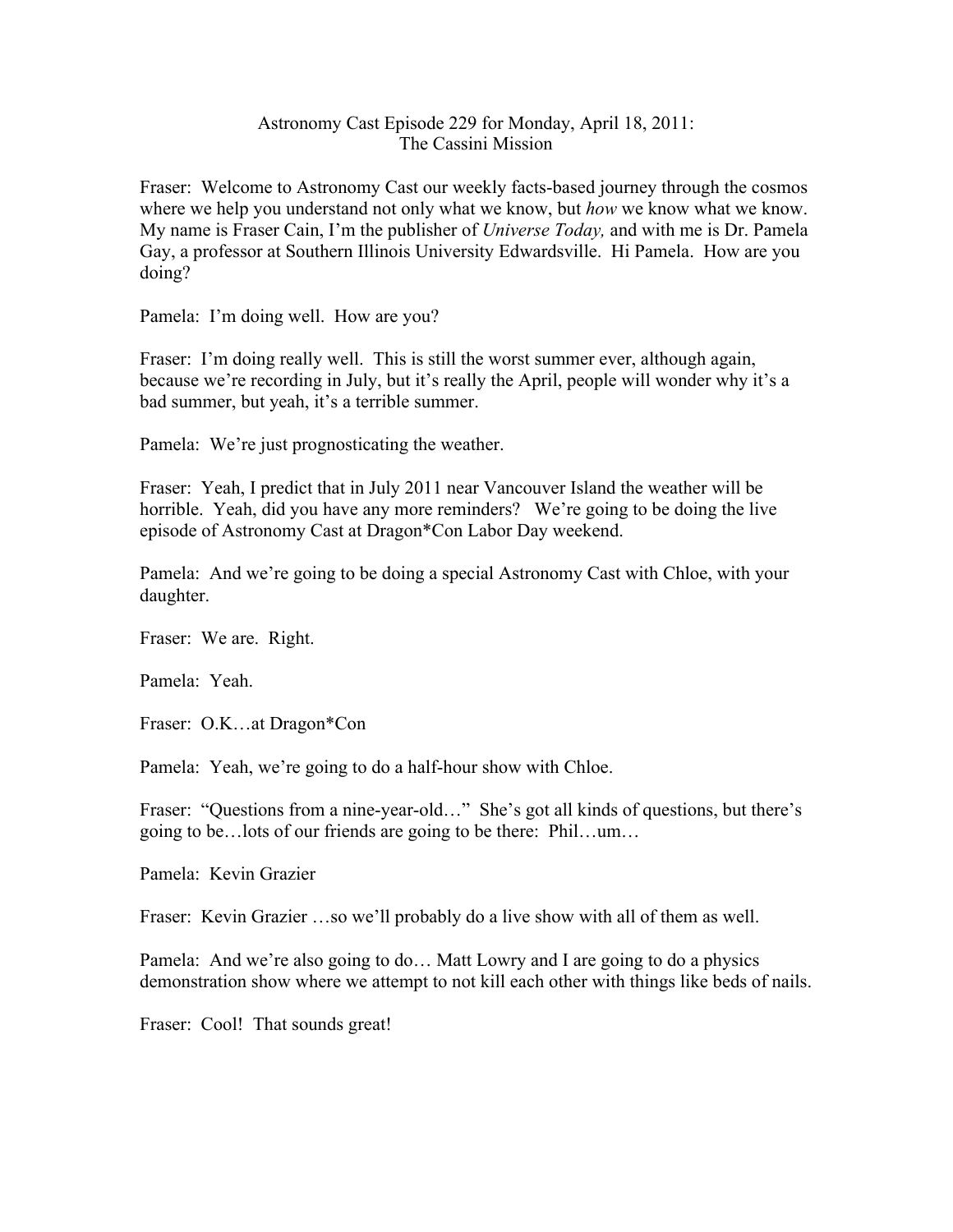Pamela: So…yeah, come out, come watch us be nerdy dorks doing pressure shows, and playing with lasers and blowing up balloons inside of balloons 'cause we can, and uh, stuff like that.

Fraser: That's cool! I'm trying to think how you do that. Is it like a black balloon inside a white balloon?

Pamela: You get one of those transparent balloons like they have at floral stores that you put teddy bears inside, and you fill with either dark purple or dark blue or one of those really dark sets of small balloons, shine a green laser through the clear balloon and shine it on the dark colored balloon, and the dark colored balloon will expand and explode - and it's a glorious thing.

Fraser: That's really cool. I want one of those blue lasers. I hear they're terrifying. I'm already scared about my green laser, so I can't even imagine having a blue laser. Alright, let's get on with the show. So last week we talked about the Italian astronomer, Giovanni Cassini; this week we'll talk about the mission that shares his name: NASA's Cassini Spacecraft. This amazing mission is orbiting Saturn right now sending back thousands of high-resolution images of the ringed planet and its moons. Alright Pamela, let's talk about Cassini, and I'll just go like right from the beginning: Cassini is like the highlight mission of my life.

Pamela: Really?

Fraser: Yeah, I think so. I think of all the missions I've been most excited about, reporting *Universe Today* -- you know, it launched around the time that I started working on the site and got to Saturn…what 2004? And I've been…it's like followed pace of my entire career, so it's uh yeah, I'm really excited about Cassini. And it's got a really long history. It goes back to like before we were born, I think.

Pamela: [laughing] Not quite…it goes back to elementary school.

Fraser: Perfect. Yeah, what's the beginning of Cassini?

Pamela: Well, back in 1982, folks were trying to figure out: "What next? What do we do?" And this was when we were still working off the Voyager probes…were out there still sending back data. We still had the Mariner missions, and this was supposed to be part of the Mariner Mark II set of missions. It was going to be…it wasn't called Cassini back then -- it had a long complicated name involving, as you might guess, Saturn, and then there was also a sister mission, a comet rendezvous asteroid fly-by, and the idea was that these were both going to be Mariner missions, had very similar hardware, have basically…save money by doing two things that were very similar, except then there wasn't money to do two missions, and well, with only enough money to do one, the decision was made that Saturn was the much more interesting target, and Cassini became a stand-alone, highly-specialized mission that was optimized to learn as much as possible about Saturn.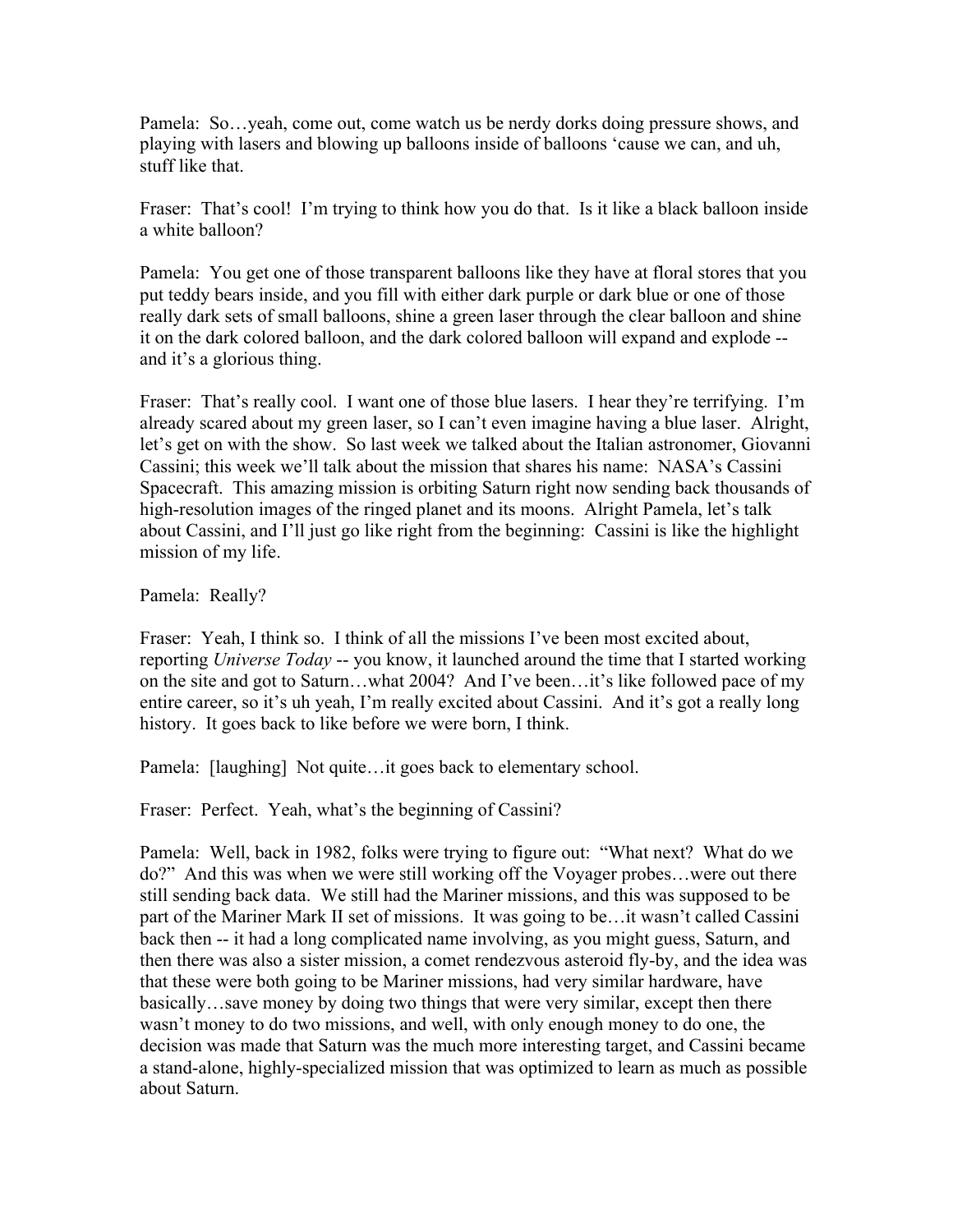Fraser: Right, and this is the first time…although missions had been sent toward Saturn before then…you'd had the Pioneer, and the Voyagers -- they were fly-by missions, and so the goal with Cassini was not to fly past the planet, but to actually go into orbit and then get…do fly-bys of all the moons and gather a lot more science really close up,.

Pamela: Right, and so there was this really nice laundry list of science missions where we were trying to better understand the dynamics of the rings. Are things like the spokes that had been seen real? We were trying to figure out what is the surface history of all the different moons. Do they share the same history? Do they have different histories due to differences of origins. Then, there's just the weird things like Iapetus being a twocolored object, and well, we didn't even really know before Cassini how long it took Saturn to rotate on its axis. So all these different things about all of the different moons and about the magnetosphere, and about, well, Saturn itself and its clouds -- all of these different things got piled on to the future of Cassini, but along with piling on the goals, they piled on the instruments, and this is a mission that had a healthy enough budget that it was able to do all the things that it wanted to do. It came in at 3.26 billion dollars, which is a hefty price tag, but it worked.

Fraser: It's a big spacecraft, and so it's really well-equipped to do this work. So when did the mission finally come together then?

Pamela: It finally launched in 1997, so you were getting *Universe Today* started, I was contemplating my first year of graduate school and was completely oblivious to the entire thing. What's interesting though is it almost died many times between its 1982 conception and its 1997 launch. Congress kept trying to kill it off in the 90s and what saved it is this mission, while a sweetheart of the U. S. space program, and while largely funded by the U. S. space program, was actually one of the missions that helped really heal our relationships with the European Space Agency and its different member nations. In the late 80s/early 90s, we worked to make this a really solid collaboration, where the Huygens probe, for instance, came from the Europeans, and many of the instruments came from the Europeans, and every time Congress tried to kill off this little mission, this really huge, giant mission actually, NASA was able to step forward and say, "you probably don't want to do that. We like the Europeans and we want them to like us back."

Fraser: It's interesting as we're going through this, as we're recording this -- it's the same story, you know, about the James Webb, and now the space shuttle is closed, but that's been the ongoing stories: missions almost killed. So when a mission actually makes it off the planet and you can't take it back, you know, then that's, you know, that's when you've finally arrived. So yeah, launched in '97, but it had to take a pretty circuitous route to Saturn, right?

Pamela: Circuitous – I'll go with that. Right, so it didn't have the most powerful engines any satellite has ever had, and so it got gravitational assists from Venus more than once, it whipped past the Earth, got some good images of Earth as it went by, and finally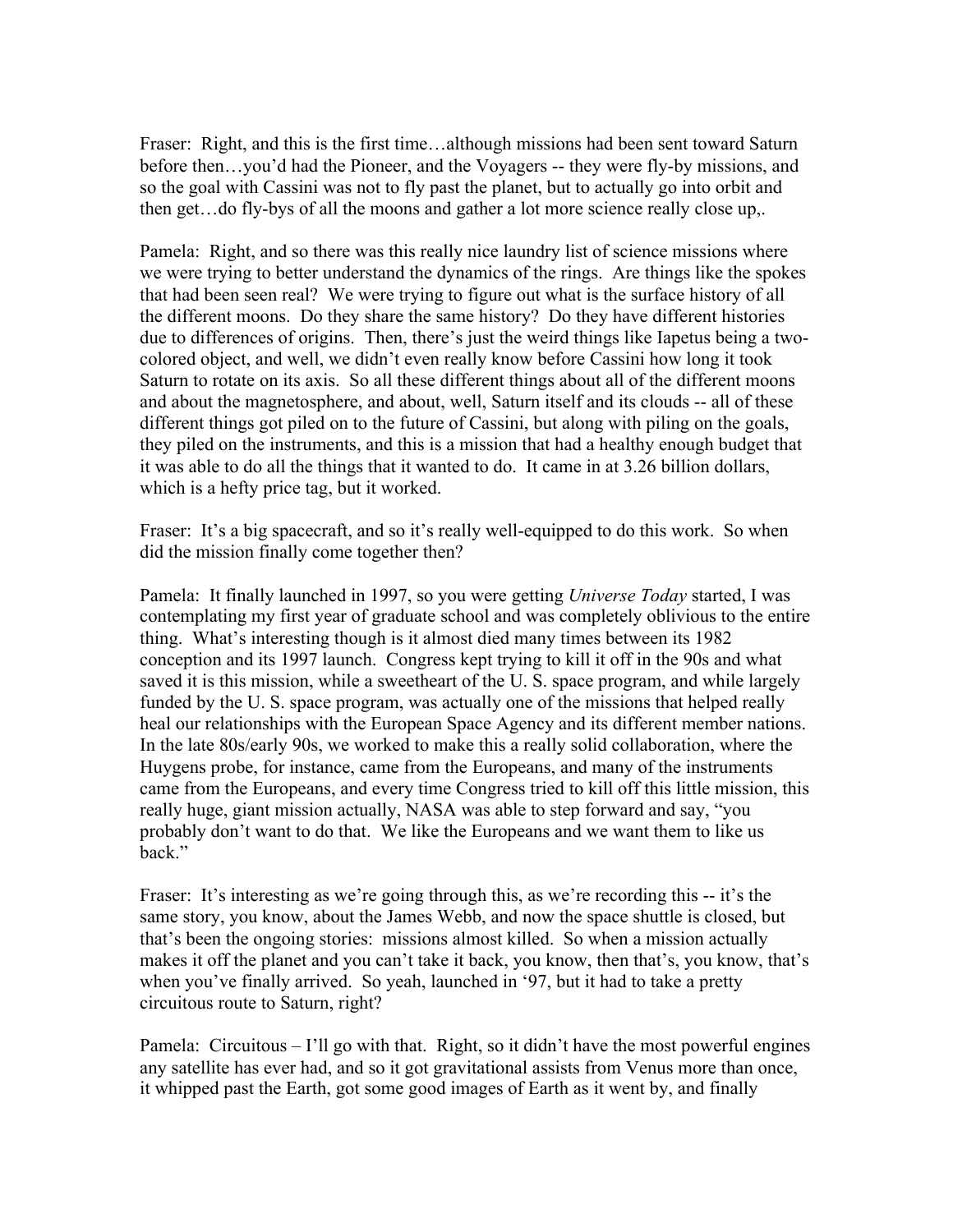headed out toward Saturn via Jupiter, and got some pictures of Jupiter as it went by that, so we have a spacecraft that basically took a full tour of the Solar System on its way out.

Fraser: And there was a big controversy if you remember when it was about to launch, there was this big controversy because it had that big plutonium reactor on board, and so it was actually, you know, kind of filled with poisonous plutonium, and people were worried that, you know, when it would launch if there was a problem -- a launch disaster -- it would spread plutonium around the Earth. And as well for the subsequent fly-bys when it had to go past the Earth, there was another, you know…people were kind of freaked out.

Pamela: Right. So this mission has...you can't use solar panels when you're out at Saturn, there's just not quite enough sunlight out there, so it has roughly 70 pounds or 32.7 kg of plutonium 238, which is a nicely radioactive, producing-heat-as-it-decays element, and it's from that heat that they're able to generate electricity, and the concern was that it could either blow up on launch and release all of that radioactive material into the atmosphere, or…on its one lone fly-by they ran models, and in a worst case scenario, if the mission came through at just the right perfect, absolutely-miraculous-shouldn'tactually-have-much-probability-of-happening-if-it-came-up-at-just-the-right-angle, it could completely burn up in the atmosphere and distribute all of the plutonium through the atmosphere and cause an additional 5000 cases of cancer per population of the planet Earth.

Fraser: But it didn't happen, so…

Pamela: It didn't happen, and they took the risk because the probability said it wouldn't happen.

Fraser: Yeah, but you can imagine that being the ongoing controversy for any of these flights that are going to be going out, you know, beyond the warm embrace of the Sun. You're going to have…you're going to need something like plutonium.

Pamela: We might actually be avoiding that problem due to current Senate cuts. We actually aren't currently producing plutonium 238, and we're running out of these engines. I believe there's less than five left, and they're all allocated to projects already, and so if we want to continue building into the future, we need to turn back on the plutonium 238 production, and that was part of the upcoming budget, but it's one of the items, along with the James Webb space telescope, that's currently axed.

Fraser: So Cassini makes this…you know, fly-bys of Earth and Venus, and then made this wonderful fly-by of Jupiter and sent back amazing images…and what was great was the Galileo spacecraft was at Jupiter at the time, and so the two sent back these amazing images in concert together, and they actually were able to sort of combine science from these two spacecraft. It was quite a time.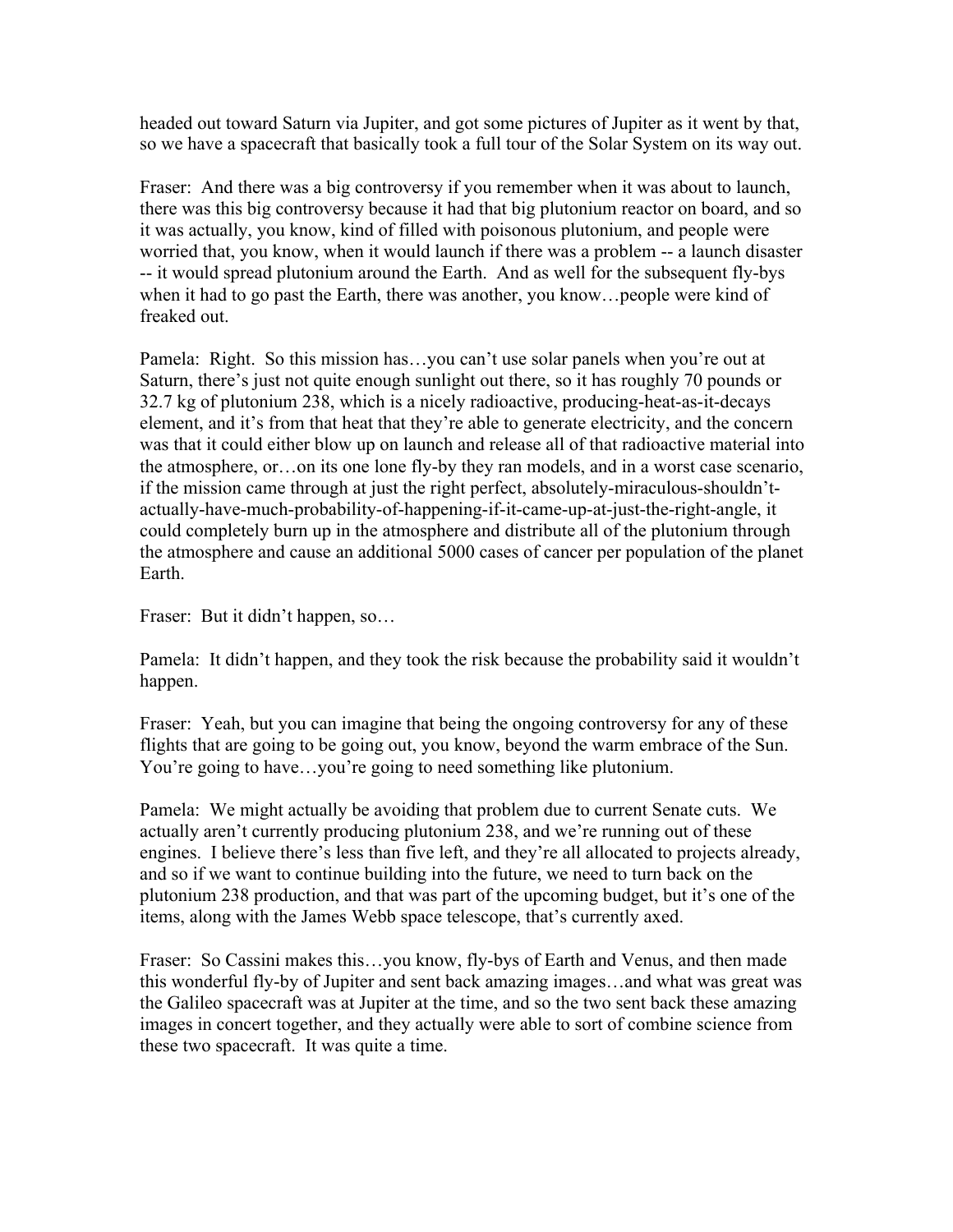Pamela: Well, it's one of those rare instances where you can get the up-close view of the spacecraft that's in orbit, and get the big picture view that allows you to see all the context from the further away spacecraft, and so if you've ever done the going back and forth between binoculars and eyepiece, or binoculars and your eyes…well, they were able to do that going back and forth between two satellites.

Fraser: Yeah, and so if you do a search for Jupiter, like Google images and stuff like that, a lot of the full pictures you'll see of Jupiter were actually taken by Cassini, even though Galileo spent so much time at Jupiter. Galileo was up a lot closer, so it didn't just get as much nice views from afar, and so they still really rely on those images from Cassini, when they're showing images of Jupiter. So Cassini then made it all the way out to Saturn in…what was it? 2004?

Pamela: It made it out in 2004, and on its way in as it started what was one of the scarier orbital insertions ever because you're kind of dodging moons, dodging rings, trying to get yourself into all of it…they had to first rotate the spacecraft so that its large dish would basically protect all of its instruments from the dust and debris of flying through the rings, not through the rings, through a gap, but then they had to turn the spacecraft around so that it could fire its engines in the direction of its motion to radically slow it down for orbital insertion. So this was all sorts of crazy maneuvering, and the spacecraft just took it all in stride, and it was able in June 2004 to send us pictures of the little battered moon, Phoebe, and in July zip through and put itself into orbit because NASA likes to do everything on national holidays, and Fourth of July seemed like a perfectly good time to celebrate another orbital achievement.

Fraser: It's not Canada Day…I don't see what's happening then. Anyway, and the images coming back from Phoebe were just amazing. As soon as you saw those images, you knew we were dealing with something…you know, this was a whole new way of seeing photographs from space, I mean, they were so good…and then?

Pamela: And then, well, the entire time this very large spacecraft was carrying a parasite with it. So the Huygens mission was latched on and sucking power from its plutonium drive and was carried all the way up until December, and on December 25, the European Space Agency separated off their Huygens probe from Cassini, and it began its long journey to Titan, and it was on January 14 that we were finally able to see the surface of another world that had active geology from atmospheres, from weathering, from rivers, from deltas…and so that symbiotic relationship with the European Space Agency allowed us to basically get two major scientific missions for the price of one.

Fraser: Yeah, and there are some amazing videos now -- after the fact. I remember when it was first coming out, the images were pretty rough, and it was really hard to really get a sense of what you were seeing until you actually saw the images on the ground, but since then people have gone and done a lot with the images and sort of built these really neat animations you can see the [missing audio] from space, watching the [missing audio] or from a really high altitude watching what Huygens was seeing as it was descending through Titan's atmosphere all the way pretty much down to the surface of the moon, you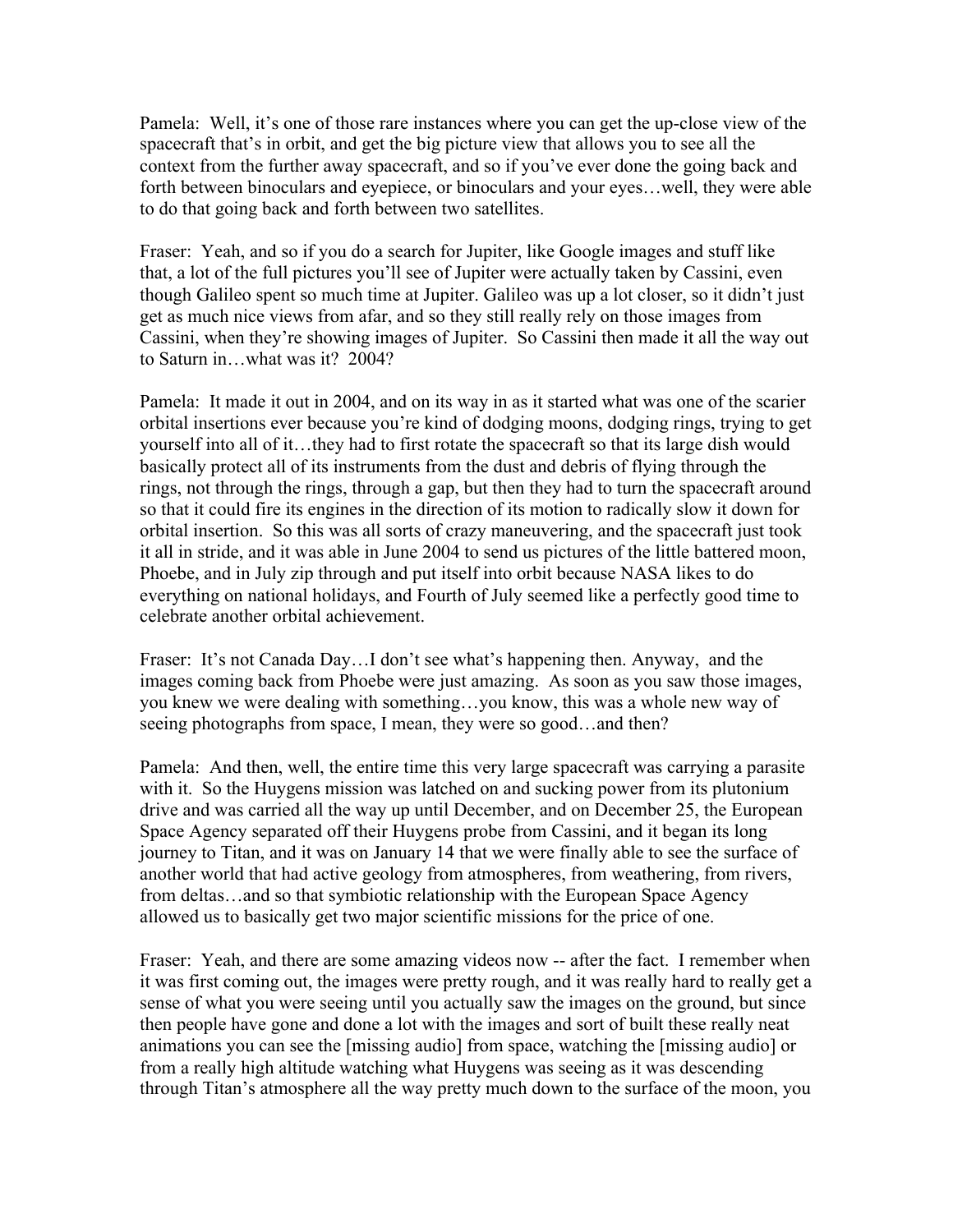can see just these great, you know, the sort of spinning vistas of the surface of the moon until it actually plunked down into the -- what was it…mud on the surface of Titan. It blows your mind. You're seeing these kind of rolling hills with boulders of rock and muck with ammonia and…

Pamela: It was like Dagobah with no vegetation.

Fraser: Yeah, yeah, just astounding to think what had gone through to make that happen. So then Cassini no longer had Huygens, but it had done a really nice fly-past of Titan, still had gotten rid of its parasite you know and then kept moving, right?

Pamela: Yeah, and one of the amazing things about Huygens is they realized after launch, after the mission was good and far away from the planet Earth, that Huygens had a rather fatal flaw and they were able to figure out how to compensate for that in real – well, not in real time, they figured it out ahead of time, but they figured out how to compensate in mid-stream. As we've talked about before on this show, when an object is in motion, its light its radio, its wavelengths get Doppler-shifted, and they had tuned Cassini to listen to Huygens as it dropped through the atmosphere of Titan and the firmware forgot to take into consideration that there'd be this Doppler shift of the signal, and so when they tested things they realized, "(many expletives), it won't be able to catch the signal!" and they figured out how to change the way things were aligned, and they were able to figure out how to make it work so that they could catch all of the data and nothing was lost in the end.

Fraser: Yeah. In this...this is around a string of problems. Remember, there was the... What were the other ones? The polar...

Pamela: Mars Polar Lander?

Fraser: Polar Lander? No, yeah…there was one that just smashed into the atmosphere and disappeared, there's the Beagle II that just disappeared, and there's another that they had used the wrong imperial metric system, so there was just a string. That happened right during a string of big problems, yet there was a lot of great engineering successes as well, where people had figured out how to make other missions run on like a single gyro, things like that. Now, how come…? You know, there's a lot of those missions where like with the rovers, where they keep going and going and going, but like pretty much once Huygens was done, that was all we saw of it. Like it sent back a couple of images and then we didn't hear anymore news from Huygens.

Pamela: Battery life? So Huygens was a happy little parasite on Cassini drawing energy off of its plutonium thermocells basically up until that December 25 launch separation moment, and once it separated, it wasn't carrying its own nuclear fuel cells, so it was working on chemical batteries, and the chemical batteries had a finite life and the mission had a finite life and they weren't sure it would even survive impact, but it lasted a couple of minutes past impact, and it just wasn't designed to keep going and going and going. You have to cut weight somewhere, you have to cut costs somewhere, and in the end, not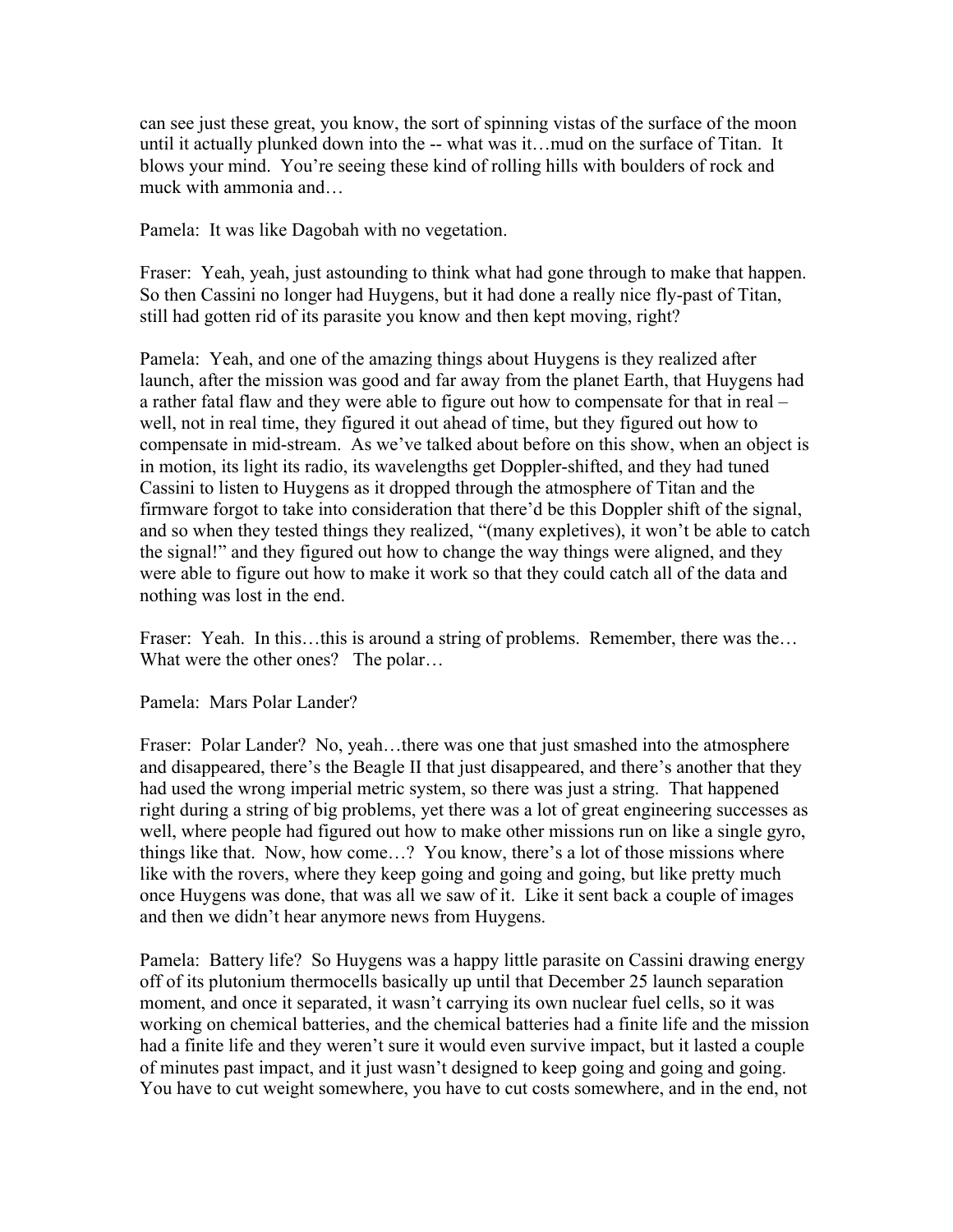knowing what they'd land on, they budgeted to get as much data for the parachute ride down as they possibly could, and it then ended, so…

Fraser: Yeah, yeah, I can kind of imagine if they'd used some of the newer technology, right? Can you imagine if they'd made some of the Rover technology, or had done something like that then that would have been a much better way to…you know, some of the newer technology with the Spirit of Opportunity -- that would have been amazing.

Pamela: Well, the problem they ran into was they had no way of knowing if they needed a dust buggy or a swamp vehicle, and when you're not sure if you need to float, or if you need to roll, it's hard to plan for that.

Fraser Yeah. Alright, so we got the cool landing at Titan, and if you want more detail, we've done a whole show on Titan, we've done a whole show on Saturn, we've done a whole show on Saturn's moons, so, you know, we're more talking about the mission than actually about the discoveries on the moons and the planet. So then we…and, I mean, that was like the first fly-by of Titan, but they did Iapetus, they did…so many fly-bys.

Pamela: And with Enceladus we were able to, for the first time, start to get a sense of what's rejuvenating the rings by the discovery of the geysers coming off of that waterpressurized moon. And what's amazing is just like the Mars Exploration Rovers, this is the spacecraft that also won't die. And so here it is, it's in its second mission extension at this point. They decided to extend it through the equinox that occurred in 2009, which is where we saw the rings completely edge-on and seemed to disappear into the starlight, and they're now extending it into the next solstice period, so we'll get to see the other pole of Saturn from Earth while Cassini gets to watch how does the atmosphere of Saturn change as the sunlight changes. And what's neat is one of its discoveries was this rather terrifying vortex on the pole of Saturn, and it'll be neat to see are there any changes in that eyewall as the thermodynamics of the system changes.

Fraser: They found that strange hexagon-shaped storm, right?

Pamela: Yeah.

Fraser: In fact, we added that to one of our "Mysteries of the Solar System" show, I think.

Pamela: Right. So there's this strange vortex on Venus, the strange vortex on Saturn -- I'm kind of glad we don't have a strange vortex on Earth. It's just kind of amazing and the only thing that's scary right now is while it has been extended out through the next solstice, there are concerns that right now they're doing senior review of all of the NASA missions that are on extended missions. There's limited funding and the fear is that maybe this, Maybe LRO, maybe…who knows? All of these different missions that are up for an extension are being reviewed, and they could die as part of the 2.2-3 trillion dollar budget cuts in the U.S. government.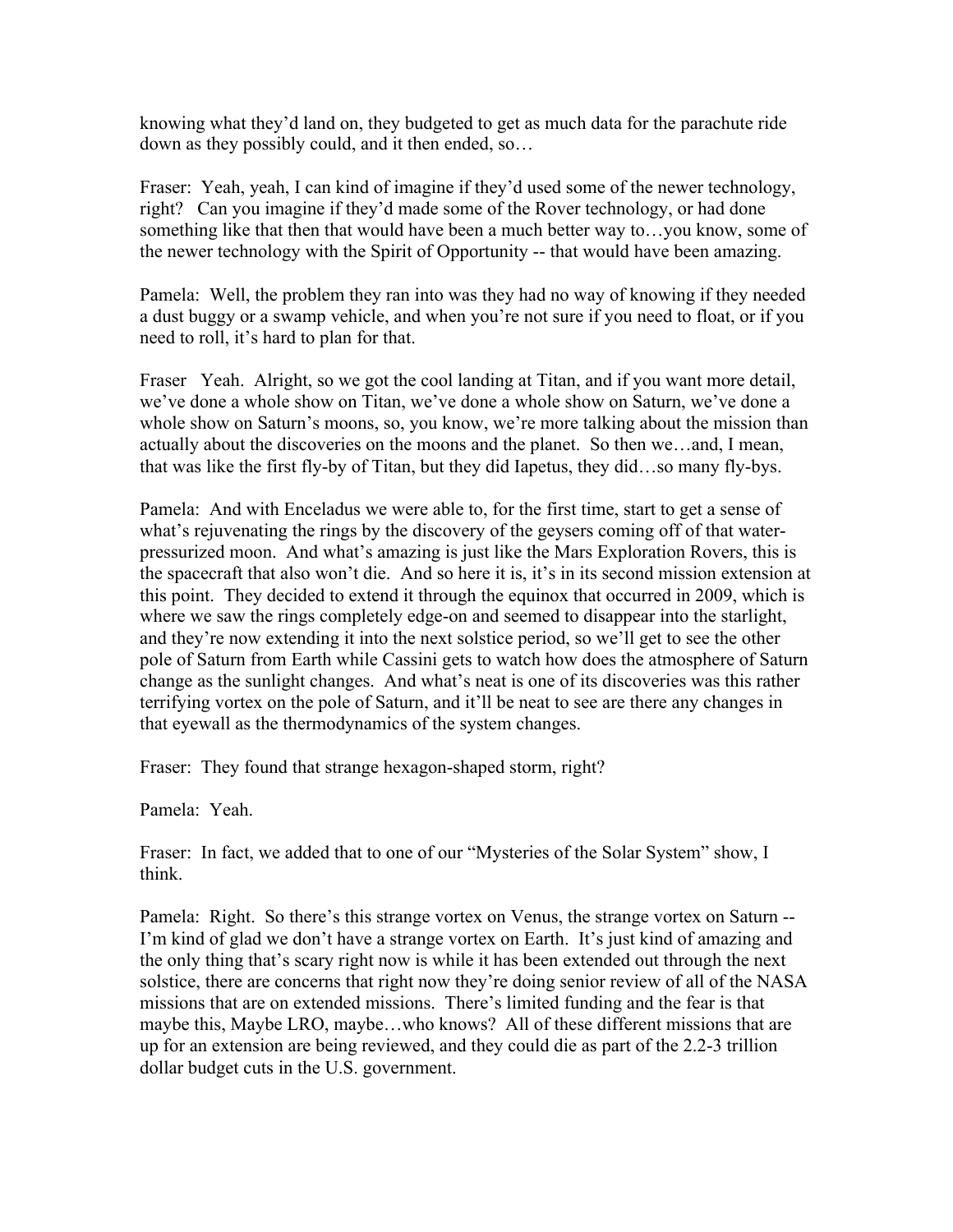Fraser: Uhhh…

Pamela: Yeah, so here's to hoping LRO survives, James Webb survives, Cassini survives…uh, we want our missions.

Fraser: But as we alluded to earlier in the show, this is the story, its almost like no mission ever gets out alive, you know? They all get beaten up at some point and really just the toughest ones… it's like some kind of gladiator fight to get a mission launched. So what would say are some of the big highlights, what are some of the big discoveries Cassini made as part of its mission at Saturn?

Pamela: So, I have to say my favorite is realizing what the heck happened to Iapetus to cause this two-toned moon to exist and look chewed-up the way it does. This is the moon that when you look at it, it has one face that is black, black, black, black, and the other side is this shiny, white, highly-reflective ice, and what they were able to figure out is at some point in the past -- this moon, it's rotating so slowly that it has one edge that tends to lead around the orbit, and that edge just collected dust and that dust made the surface darker, and the darker surface heated up, and the ice didn't melt, it sublimated, but any dust and gas that was trapped in that sublimating ice was then revealed and it became this feedback system where the hotter the surface got, the more it sublimated, the darker it got as more dust was revealed, and it's now thought to be several centimeters deep in this black, carbonaceous, gross substance that does not like to reflect light.

Fraser: And it's got that really weird seam. I don't know if they've really closed the book on that yet, have they?

Pamela: No. That one they're still trying to figure out. I mean, at a certain level it's part of the outer solar system that's had the tar beat out of it, but exactly what caused that we don't know.

Fraser: Right. So we got a handle on why Iapetus has that strange two-toned color – thanks, Cassini, and we found the Hexagon – thanks, Cassini.

Pamela: And we found some new moons. It's always fun to find new moons, hiding out in the rings. Titan just…we keep getting awesome new ideas on Titan. This is the moon…you know, if I was given a choice of Europa or Titan to send real exploration vehicles to, I'm not sure which one I'd choose.

Fraser: Europa -- submarines looking for life...

Pamela: Yeah, but then the back of my head is like…but Titan is so much more likely to be successful. Yeah, I agree the return on Europa is likely to be much greater, but we're learning so much about Titan, and the mission is planning to do actually one terrifyingly close fly-by that will then send it on an orbit that makes it just a few thousand kilometers above Saturn's clouds, and it's going to do two of those close fly-bys, and the second of those close fly-bys will actually send Cassini on a death orbit into the atmosphere of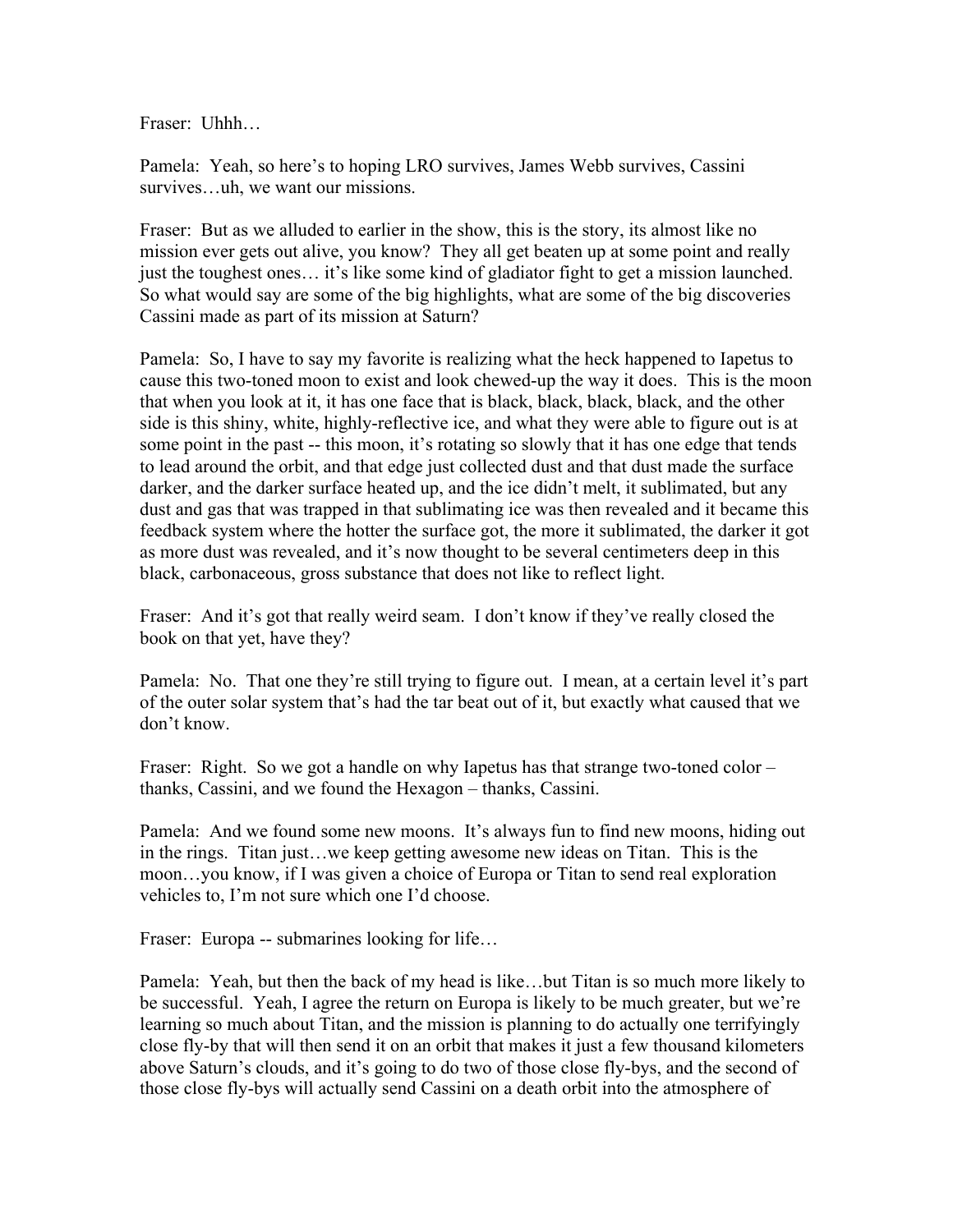Saturn. They don't want Titan or Enceladus or any of the other moons that have liquid to potentially get polluted with Earth goobers, and so rather than let our bacteria get to the surface of one of those moons, they're going to suicide the satellite.

Fraser: They get pretty reckless with these missions near the end; they did that with Galileo as well. "Now, let's get some extreme science," and then they send it closer and closer and more radiation and then finally went, "oh well, we can't kill it this way, let's just drop it in," but a big part of it is that whatever they do, they don't want to infect any part of the Saturnian system with microbes from Earth, so in the end, Cassini is going to be shut off, and it's going to be shut off, or it's going to be crashed into the planet when they still can talk to it. If it suffers some kind of big damage, or its system runs out of power and they can't control it anymore, then it's too late, so they're going to shut it down sooner than they have to because it's not working anymore. We talked about some other discoveries, right? The discovery of liquid on Titan…

Pamela: Right. Methane rain, methane lakes -- it's a completely different geology than we're used to, and it's absolutely amazing. Yeah, there's just so much stuff.

Fraser: The ice geysers on Enceladus, the tiger striping...

The rings were confirmed to have spokes, and have these weird gravitational interactions. They're not as symmetric as you might expect them to be, and so we're slowly learning more and more about the dynamics of the rings, finding twists and ropes in the rings.

Fraser: Yeah.

Pamela: And uh, what's kind of amazing is as well as doing all this science, NASA has reached out through the forms of unmanned spaceflight and said, "Hey, we'd also just like to get some beautiful Kodak moments," and they've asked the public to contribute what are those times that we should try, and I heard Carolyn Porco talking once how they've had to do these crazy maneuvers. As they're flying past a moon they're rotating the spacecraft and accelerating and imaging and doing all of this stuff at once, but the result is being able to do some absolutely amazing videos and almost everything can be found on Emily Lakdawallas' blog, the Planetary Society blog, and what's amazing about what Emily does: if she can't find the image she wants, she gets into the planetary data system and she downloads the images and she processes them. So she has some really amazing stuff.

Fraser: Yeah, you gave three quick shout-outs there, we should slow them down, right? Unmanned spaceflight is a fantastic forum for talking about various missions, um I highly recommend it as well. Carolyn Porco, she is the primary investigator, science investigator, for the Cassini mission, and has done a better job than pretty much anybody in the whole industry in getting the word out about her mission. I mean, even when I started *Universe Today*, way back in the day, if I made a mistake, Carolyn was sending me an email right away, saying, "Oh yeah, you missed this, you made a mistake there," but she was also really good about helping me get the word out about things that we were